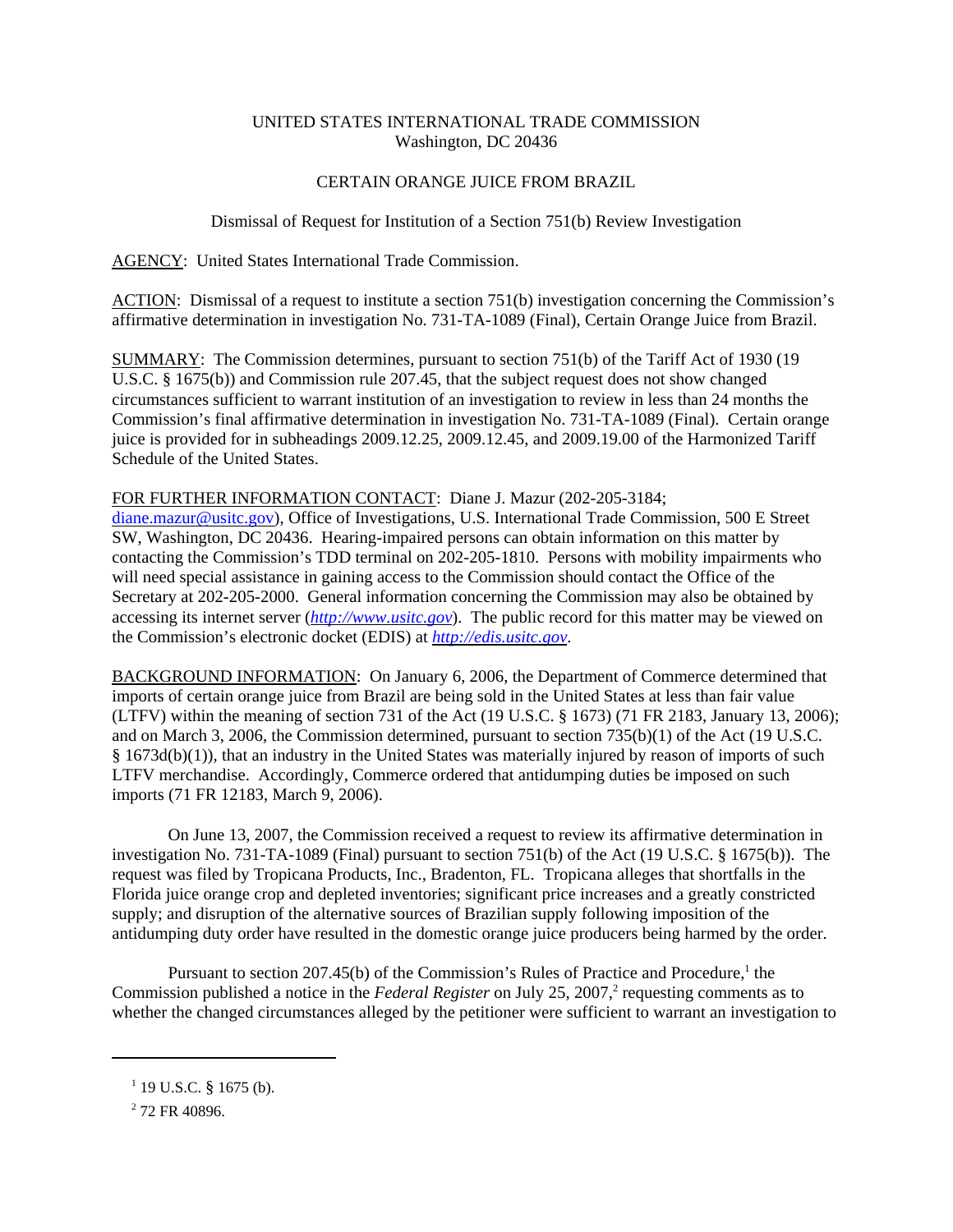review in less than 24 months the Commission's final affirmative determination. On September 24, 2007, the Commission received comments in support of the request from: (1) counsel on behalf of Tropicana, the party requesting the review; (2) counsel on behalf of Louis Dreyfus Citrus Inc. ("Louis Dreyfus"), a domestic packager, merchant, and manufacturer of orange juice; (3) counsel on behalf of Cutrale Citrus Juices, Inc., a U.S. producer; Citrus Products, Inc., a U.S. importer; and Sucocitrico Cutrale Lta., a Brazilian exporter (collectively, "Cutrale Citrus"); (4) counsel on behalf of Fischer S/A Agroindustria, a Brazilian producer, and Citrosuco North America, Inc., a U.S. producer/importer, (collectively, "Fischer"); (5) Silver Springs Citrus, Inc., a U.S. producer; (6) Cargill Juice N.A., a U.S. producer/importer; and, (7) Vitality Foodservice, Inc., a U.S. purchaser.

A joint response in opposition to the request was received from counsel on behalf of Florida Citrus Mutual ("FCM"), A. Duda & Sons, Inc. (doing business as "Citrus Belle"), Citrus World, Inc., and Southern Garden Citrus Processing Corporation (doing business as "Southern Gardens") (collectively, "domestic producers").

ANALYSIS: In considering whether to institute a review investigation under section 751(b), the Commission will not institute such an investigation unless it is persuaded there is sufficient information demonstrating:

(1) that there are significant changed circumstances from those in existence at the time of the original investigations,

(2) that those changed circumstances are not the natural and direct result of the imposition of the antidumping and/or countervailing duty order, and

(3) that the changed circumstances, allegedly indicating that revocation of the order would not be likely to lead to continuation or recurrence of material injury to the domestic industry, warrant a full investigation.<sup>3</sup>

Additionally, in the case of determinations issued less than 24 months before the request for a review, such as the determination at issue here, the Commission can only institute a changed circumstances review on a showing of "good cause."4 The Commission has previously stated that:

By enacting the good cause provision, Congress intended to create a tougher standard for instituting a review investigation when a request is filed within 24 months. The language used in section 751 indicates that good cause will be found only in an unusual case. . . . What constitutes good cause will necessarily depend on the facts of a particular case. As a general matter, some situations clearly would fall within the purview of the good cause provision such as: (1) fraud or misfeasance in the original investigation; (2) acts of God, as exemplified in the FCOJ case where a severe freeze after the order was imposed sharply reduced U.S. producers' shipments of frozen concentrated orange juice; and (3) a mistake of law or fact in the original proceeding which renders the original proceeding unfair. This list, of course, is by no means exhaustive.<sup>5</sup>

 <sup>3</sup> *See* Gray Portland Cement and Cement Clinker from Mexico, 66 FR 657400 (December 20, 2001)

 $4$  19 U.S.C. § 1675(b)(4).

<sup>&</sup>lt;sup>5</sup> Porcelain-on-Steel Cooking Ware from Taiwan, Views of the Commission Concerning its Determination to Not Institute a Review of Inv. No. 731-TA-299, USITC Publication 2117, Aug. 1988, pp. 7-8.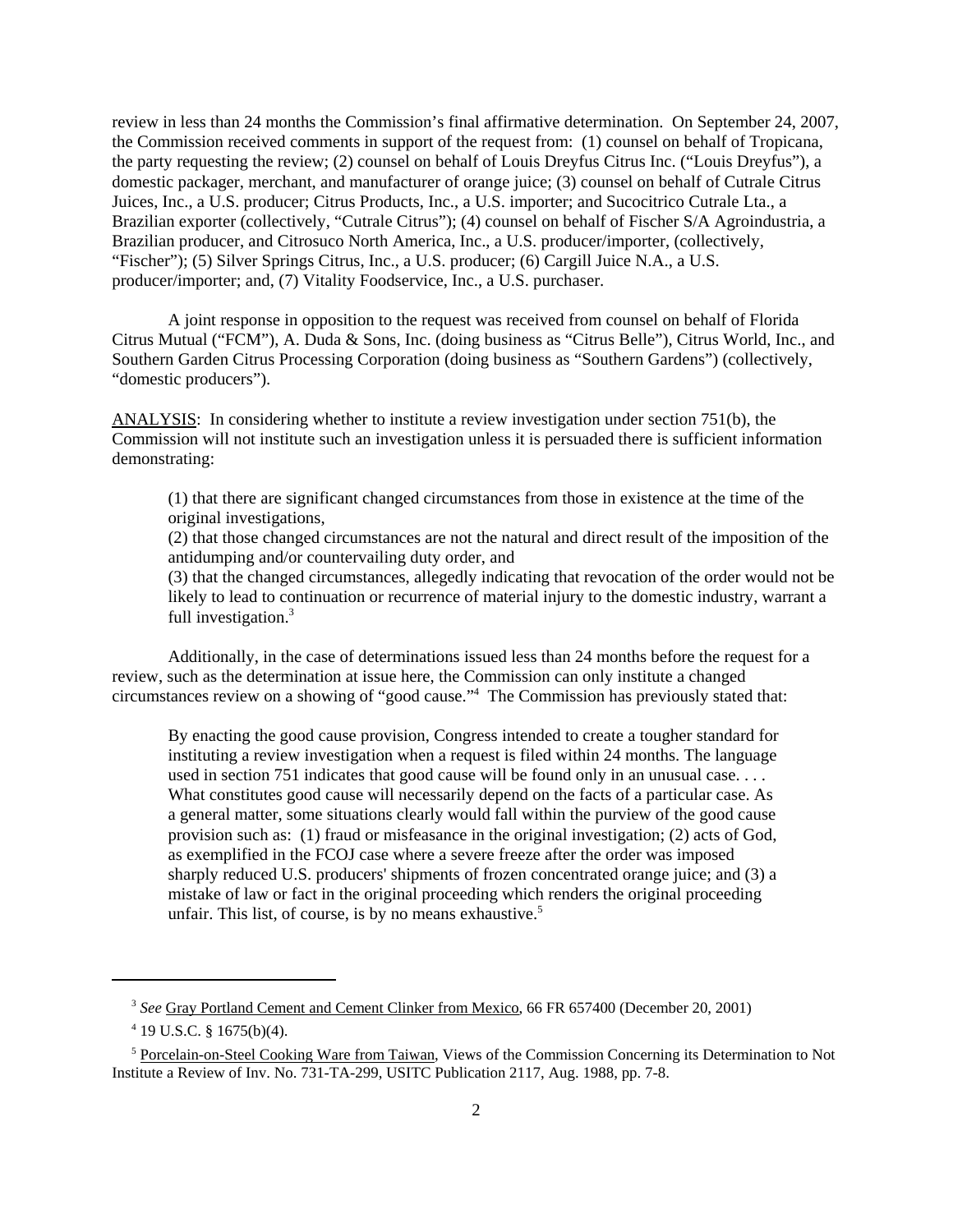## **1. Tropicana Has Not Shown "Good Cause"**

As a threshold matter, while Tropicana argues that "good cause" exists for the Commission to institute a changed circumstances review even though the statutorily required 24-month period since publication of the Commission's final determination has not passed, it cites no facts specific to its "good cause" argument other than those alleged to show sufficient changed circumstances. As explained above, the Commission has stated that "good cause" implies a "tougher standard" for instituting reviews within the 24-month period and will be found only in an "unusual case," such as (but not limited to): fraud or misfeasance in the original investigation; acts of God; or a mistake of law or fact in the original proceeding which renders the original proceeding unfair.6

The facts alleged by Tropicana are not of the type that would meet this higher standard. Tropicana does not allege fraud, misfeasance, or mistake of law or fact in the original investigation. Although Tropicana alleges that the effects of the 2004/2005 hurricanes that reduced the domestic producers' supply of oranges were not fully known until after the Commission's determination, the Commission took the hurricanes and reduced supply into account in its original decision.<sup>7</sup> This case is thus distinguishable from the 1984 case on Frozen Concentrated Orange Juice from Brazil, Inv. No. 751- TA-10 (Review), where the Commission found "good cause" and instituted a changed circumstances review on the basis of a severe freeze in Florida that occurred *after* the Commission's determination and sharply reduced domestic production, contributing to a surge in demand for the Brazilian product.<sup>8</sup>

Moreover, as explained below, the facts alleged by Tropicana do not even show sufficient changed circumstances to warrant a review, much less "good cause."

## **2. Tropicana Has Not Shown Sufficient Changed Circumstances**

The information available, including that provided by Tropicana in its request, does not demonstrate, as it must:

(1) that there are significant changed circumstances from those in existence at the time of the original investigation;

(2) that those changed circumstances are not the natural and direct result of the imposition of the antidumping duty order; and

(3) that the changed circumstances, allegedly indicating that revocation of the order would not be likely to lead to the continuation or recurrence of material injury to the domestic industry, warrant a full investigation.<sup>9</sup>

With respect to the first factor – significant changed circumstances from those in existence at the time of the original investigation – many of the facts alleged by Tropicana and others supporting review

<sup>&</sup>lt;sup>6</sup> Porcelain-on-Steel Cooking Ware from Taiwan, USITC Pub. 2117 (Aug. 1998) at 7-8.

<sup>&</sup>lt;sup>7</sup> Certain Orange Juice from Brazil, USITC Pub. 3838 (March 2006), at 14-15.

<sup>&</sup>lt;sup>8</sup> Frozen Concentrated Orange Juice from Brazil, USITC Pub. 1623 (Dec. 1984). The Commission decided on review that the short-term effects of the freeze would dissipate and that the domestic industry remained vulnerable to the effects of imports from Brazil.

<sup>&</sup>lt;sup>9</sup> Silicon Metal from Argentina, Brazil, and China, 63 Fed. Reg. 52289 (Sept. 30, 1998). See, generally, A. Hirsh, Inc. v. United States, 737 F. Supp. 1186 (Ct. Int'l Trade 1990); Avesta AB v. United States, 724 F. Supp. 974 (Ct. Int'l Trade 1989), aff'd, 914 F.2d 232 (Fed. Cir. 1990), cert. denied*,* 111 S. Ct. 1308 (1991).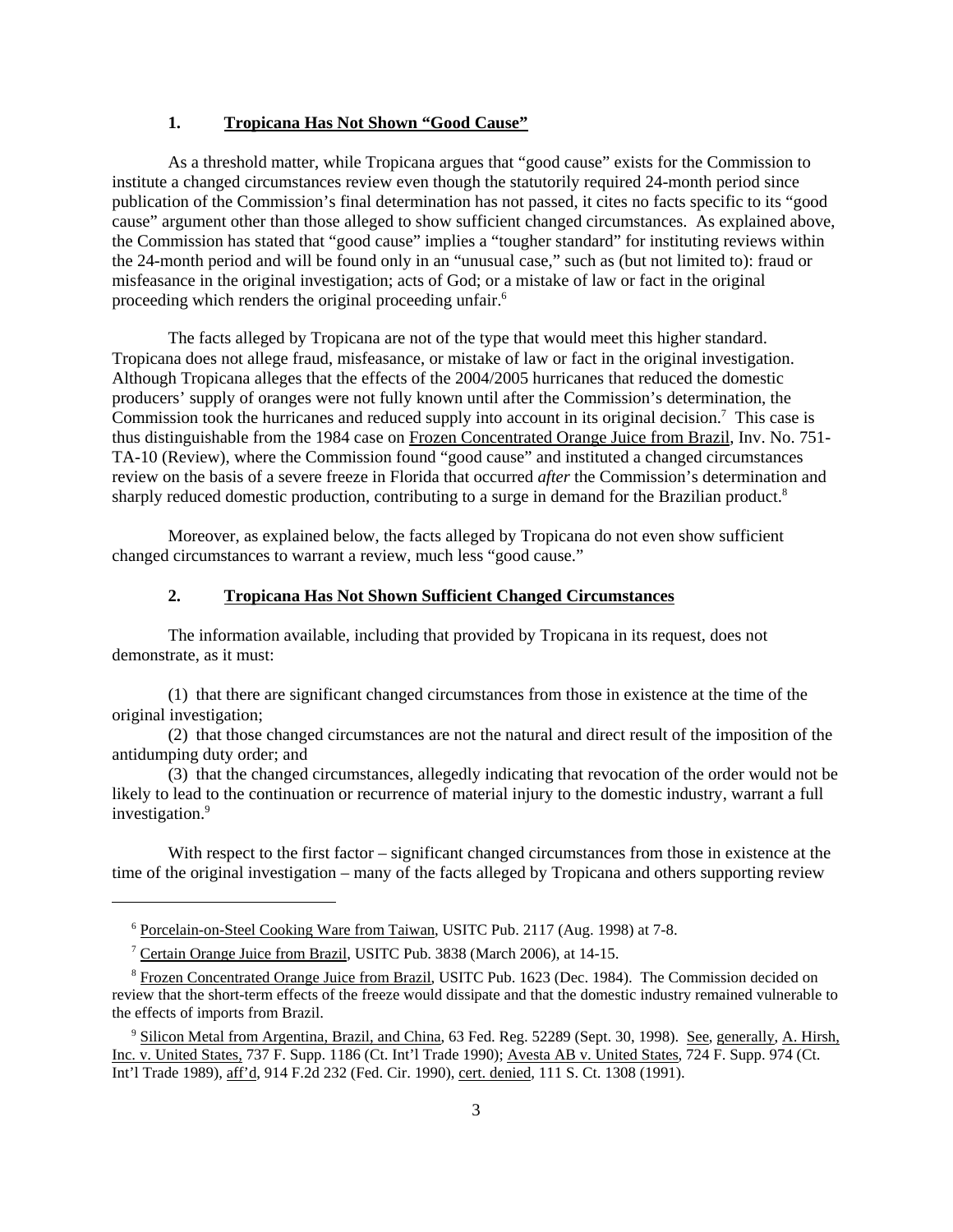do not even constitute changes or differences from circumstances that existed during the original investigation and were considered by the Commission in its final determination. For example, the hurricanes and citrus canker disease that allegedly reduced the supply of juice oranges to the domestic producers occurred during the original period of investigation and were noted by the Commission, as was the decline in domestic orange juice production.<sup>10</sup> That these effects may have continued after the Commission's determination is not evidence of new circumstances but of a continuing trend.<sup>11</sup> Because orange trees take between 4 and 12 years from planting to bear fruit,  $12$  it is not surprising or unexpected that domestic production would not quickly return to pre-hurricane levels. In addition, there is evidence that this trend has begun to reverse itself in that Florida juice orange production for 2007/2008 is estimated to increase substantially over the previous year.<sup>13</sup> Moreover, even if the alleged circumstances represented changes since the original period of investigation, they are not significant changes, but merely the normal fluctuations that occur in agricultural production due to factors such as weather and disease.

Another alleged change is the decline in U.S. retail demand for orange juice, which Tropicana and others attribute to the rise in retail orange juice prices since the Commission's original determination due to short supply of both juice oranges and orange juice. However, the Commission noted in its original determination that the parties all agreed that the popularity of low carbohydrate diets during the period examined had reduced the demand for orange juice.<sup>14</sup> Thus, the alleged change is not a change at all, but a circumstance already in existence at the time of the original investigation.

Parties in favor of instituting a review also point to a shortfall in domestic orange juice production, due to the effects of weather and disease on orange crop production. However, reduced orange juice production had already begun to manifest itself during the original investigation period, and is therefore not a change.<sup>15</sup> We also note that increased imports and drawdown of burdensome inventories have compensated for any shortfall in U.S. production since the original determination.<sup>16</sup>

With respect to the second factor – that the changed circumstances are not the natural and direct result of the imposition of the antidumping duty order – Tropicana and others allege that, in contrast to what would be expected under the order, domestic production has continued to decline and imports have increased. Contrary to these allegations, however, the evidence indicates that changes that have occurred in the U.S. market are expected results of the order. That is, while domestic production continued to decline, U.S. prices have increased.<sup>17</sup> Hhigher prices, including higher import prices, are expected and positive effects of the order for domestic producers.

Given these results, the increase in imports since the order does not constitute a changed circumstance not resulting from the order sufficient to warrant a review. The purpose of an antidumping duty order is not to curtail or disrupt import supply into the U.S. market, but to ensure that import prices

<sup>&</sup>lt;sup>10</sup> Certain Orange Juice from Brazil, USITC Pub. 3838 (March 2006), at 14-15.

<sup>&</sup>lt;sup>11</sup> Stainless Steel Plate from Sweden, 50 Fed. Reg. at 43614 (review petition denied where, inter alia, petitioner's asserted changed circumstance was based on "merely a continuation of a trend" which was discussed in the Commission's determination resulting in the imposition of the order).

<sup>&</sup>lt;sup>12</sup> Certain Orange Juice from Brazil, USITC Pub. 3838 (March 2006) at III-4, n.13.

<sup>&</sup>lt;sup>13</sup> Domestic Producers' Comments at 6.

<sup>&</sup>lt;sup>14</sup> Certain Orange Juice from Brazil, USITC Pub. 3838 (March 2006) at 16.

<sup>&</sup>lt;sup>15</sup> Certain Orange Juice from Brazil, USITC Pub. 3838 (March 2006) at 20, n.143.

<sup>&</sup>lt;sup>16</sup> Domestic Producers' Comments at 16.

<sup>&</sup>lt;sup>17</sup> Domestic Producers' Comments at 16-17.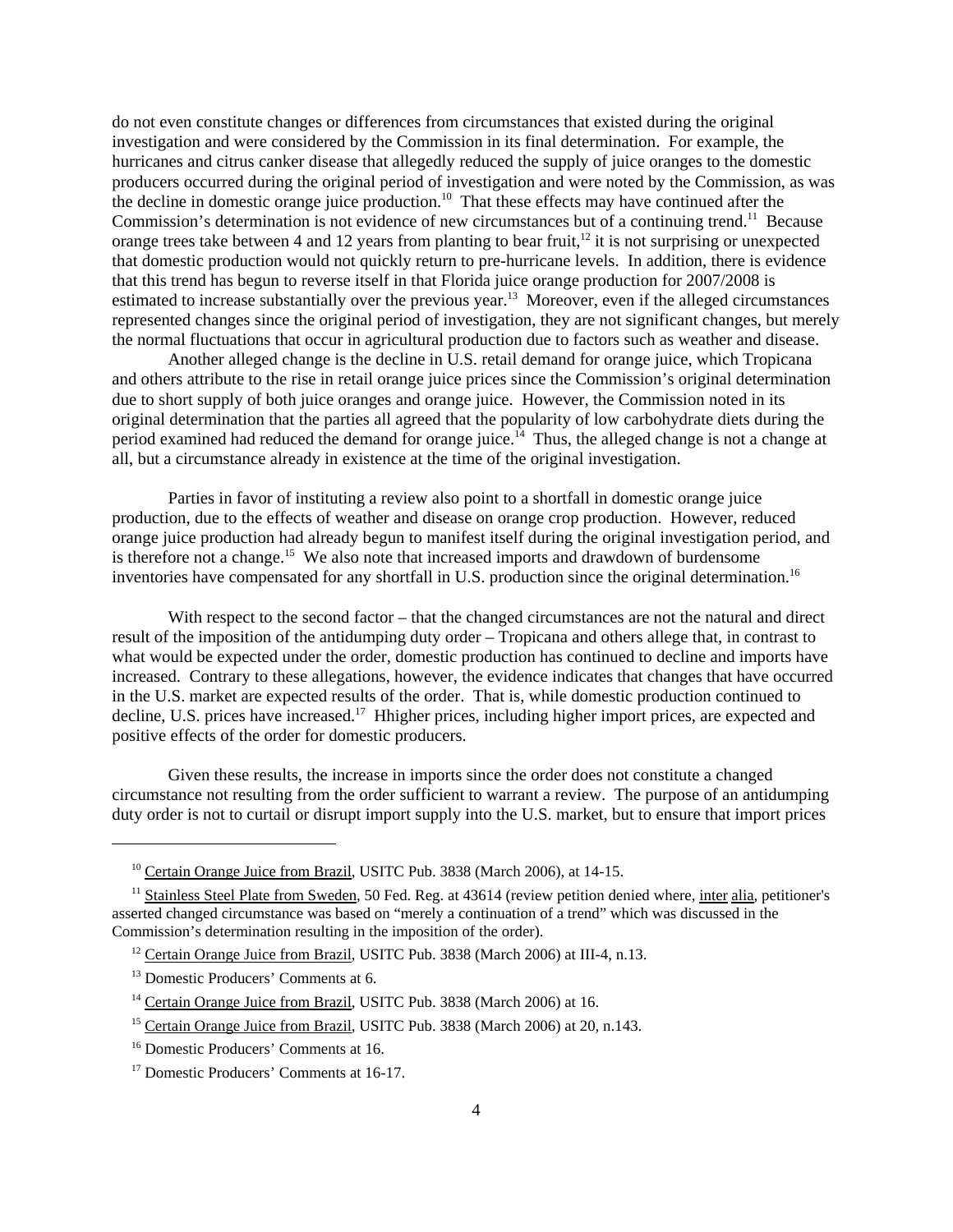reflect fair market value. The Commission recognized in its original determination that imports help meet U.S. demand for orange juice when U.S. supply is temporarily affected by short orange crop years due to weather, disease and other factors.<sup>18</sup> As the Commission stated in its original determination in this case, and in denying a similar request for a changed circumstances review in Polychloroprene Rubber from Japan,

[W]hile short supply conditions are a relevant condition of competition, . . . there is no short supply provision in the statute and the fact that the domestic industry may not be able to supply all of demand does not mean the industry may not be materially injured or threatened with material injury by reason of subject imports.<sup>19</sup>

Finally, with respect to the third factor, neither Tropicana nor the other parties supporting review have put forth sufficient evidence to show that the alleged changed circumstances indicate that revocation of the order would not be likely to lead to the continuation or recurrence of material injury to the domestic industry. In fact, the evidence they have cited would indicate the opposite. The fact that U.S. production has continued to decline, would indicate if anything, that the industry has not fully recovered from the adverse effects of subject imports, as well as adverse weather and disease conditions, and is vulnerable to continued injury if the order were revoked. In addition, imports have increased since the order was imposed, and there is no indication or allegation that Brazil has less capacity or incentive to increase its shipments to the United States absent the order. Record evidence in fact suggests that from 2005/2006 to  $2006/2007$ , Brazilian orange juice production, exports, and end-of-period inventories grew.<sup>20</sup> Moreover, data also show that after the order was imposed the average customs value per SSE liter of imports from Brazil rose.<sup>21</sup> Likewise, there is no indication or claim that Brazilian prices would not return to pre-order levels if the order were revoked.

In sum, Tropicana has not provided adequate evidentiary support for its allegations that sufficient changed circumstances and "good cause" exist for the Commission to institute a review. The circumstances allegedly fail to satisfy these requirements because they (1) do not constitute changes since the original determination or are not significant changes; (2) do not constitute circumstances that are not a direct and natural result of the order; and (3) do not indicate, so as to justify proceeding to a full review, that revocation of the antidumping duty order would not be likely to lead to continuation or recurrence of material injury to the domestic industry.

<sup>&</sup>lt;sup>18</sup> Certain Orange Juice from Brazil, USITC Pub. 3838 (March 2006) at 20-21.

<sup>&</sup>lt;sup>19</sup> Polychloroprene Rubber from Japan, 71 Fed. Reg. at 17140; see also Certain Orange Juice from Brazil, USITC Pub. 3838 (March 2006) at 20, n.143.

 <sup>20</sup> Domestic Producers' Comments at 27-29.

 <sup>21</sup> Domestic Producers' Comments at 17.